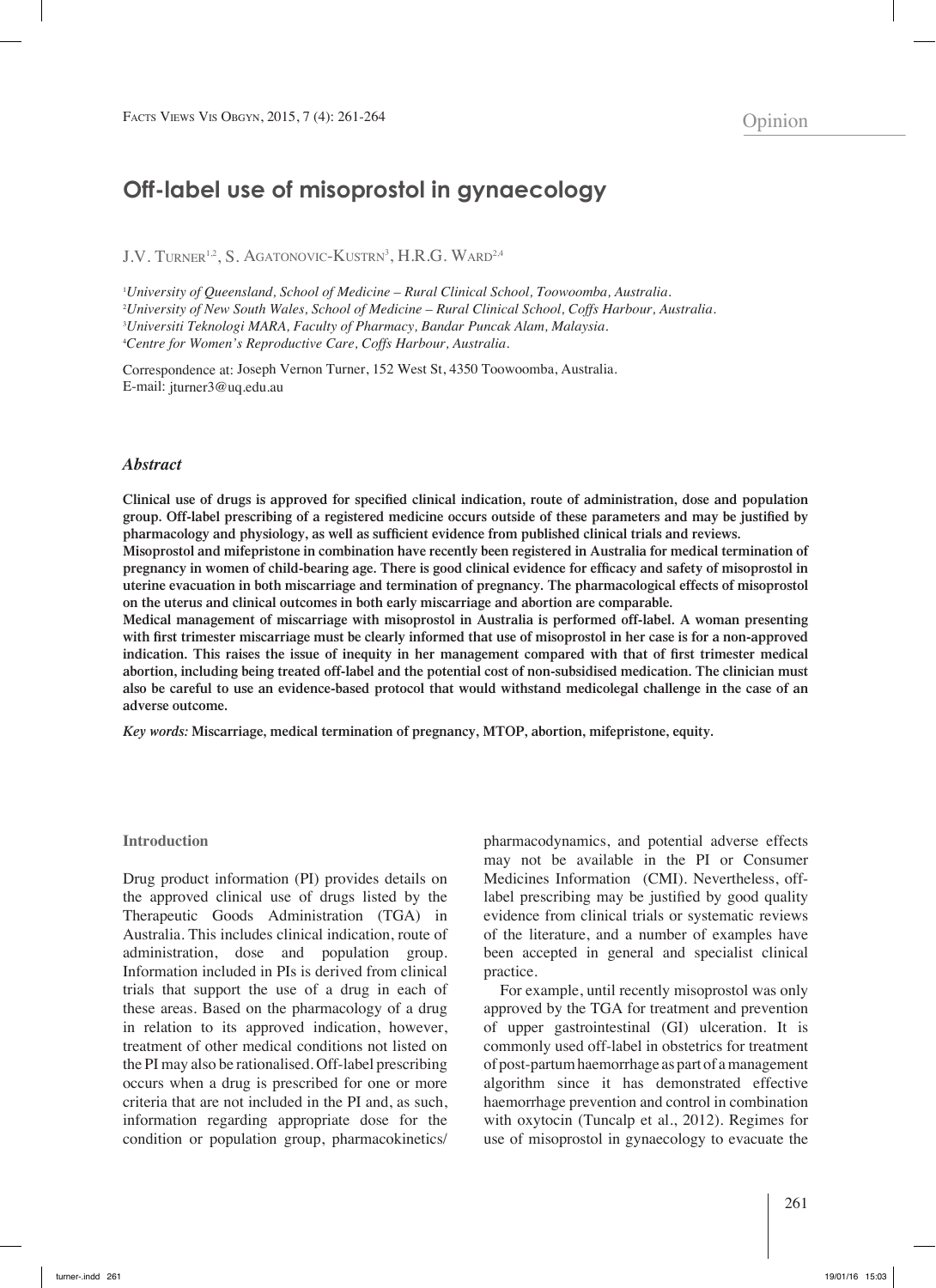contents of a gravid uterus, in both miscarriage and abortion have also been described (Gomez Ponce de Leon et al., 2007) and evaluated (Dodd and Crowther, 2010). Recently, misoprostol has also been approved in Australia for use in combination with mifepristone to terminate pregnancy in women of child-bearing age.

## **Pharmacology**

Misoprostol (15-deoxy-16-hydroxy-16-methyl PGE1) is an orally active synthetic prostaglandin E1 (PGE1) methyl ester analogue. After oral administration, misoprostol rapidly de-esterifies to its biologically active form, misoprostolic acid. It has four major effects: gastrointestinalcytoprotection (approved therapeutic indication), uterotonicity, and diarrhoea and abdominal pain which are regarded as adverse effects. Cytoprotective effect is mainly by topical contact, with inhibition of gastric acid secretion and induction of oedema of the mucosa and submucosa, increasing the thickness of both layers. Uterotonicity requires binding to receptors in uterine smooth muscle and are mediated systemically after oral dosing. Abdominal pain, diarrhoea and flatulence are probably the result of exposure to the released misoprostolic acid and correlate well with the timing and magnitude of the misoprostolic acid peak plasma concentration (Davies et al., 2001).

Mifepristone (also known as RU-486) is a synthetic antiprogestin steroid with high affinity for the glucocorticoid and progesterone receptors and a weak affinity for the androgen receptor.Mifepristone acts by binding to the human uterine progesterone receptor with twice the affinity of that of progesterone, thus competitively inhibiting the endometrial and myometrial effects effect of progesterone. Under some circumstances, in the absence of progesterone, mifepristone may also act as a progesterone agonist (Robbins and Spitz, 1996). Its mechanism of action at the cellular level is highly complex and a variety of hypotheses have been proposed. During pregnancy mifepristone sensitises the myometrium to the contraction inducing action of prostaglandins (Swahn and Bygeeman, 1988). Administration of mifepristone in early pregnancy results in regular uterine contractility and increased sensitivity to prostaglandins. Moreover, with high concentrations of progesterone, blockage of decidual progesterone receptors by mifepristone results in withdrawal of progesterone support to the endometrium, leading to uterine bleeding and disruption of placental function. First trimester actions also include reduced cervical resistance, dilatation and opening of the cervix.

**Registration of mifepristone**

Mifepristone was first registered for medical abortion in Europe in 1988 and now has registration in many countries worldwide. From 1996 to 2005 in Australia mifepristone was classified as a "restricted good" which could only be imported with written approval of the federal Minister for Health. In 2006 the Therapeutic Goods Amendment (Repeal of Ministerial responsibility for approval of RU486) Bill 2005 was passed in Parliament which enabled the TGA to assess the efficacy, safety and quality of mifepristone should any application for registration be made.

No drug sponsor made immediate application for registration to the TGA so mifepristone remained an unapproved drug in Australia. It was, however, available to Authorised Prescribers under provisions of the Therapeutic Goods Act 1989 which permitted importation and use of drugs recognised and used overseas but that were currently unavailable in Australia.

In 2012, mifepristone (Therapeutic Goods Administration, 2014) was approved for use in combination with misoprostol (Therapeutic Goods Administration, 2012) for medical abortion in women of child-bearing age. Prescription is restricted to clinicians who have undertaken defined women's health training administered by the drug sponsor, and who have registered on the specific prescribing program. Indications for use are 1. Medical termination of a developing intra- uterine pregnancy up to 63 days of gestation, in sequential combination with a prostaglandin analogue; and 2. preparation for the action of registered prostaglandin analogues that are indicated for the termination of pregnancy for medical reasons beyond the first trimester.

# **Clinical use and guidelines**

Combined mifepristone and misoprostol has reported widespread use for early first trimester abortions and has been the subject of a number of reviews (Kulier et al., 2011; Raymond et al., 2013).

The combination has an acceptable safety profile in clinical practice (Goldstone et al., 2012; Cleland et al.,2013) and controlled administration for abortion in outpatient and home settings has also been successfully performed even prior to formal registration of these drugs in Australia (de Costa et al., 2007; Mulligan and Messenger, 2011). Nevertheless, significant adverse events including incomplete abortion, sepsis and death have all been reported (Murray and Wooltorton, 2005; Goldstone et al., 2012). The recommendation from the Royal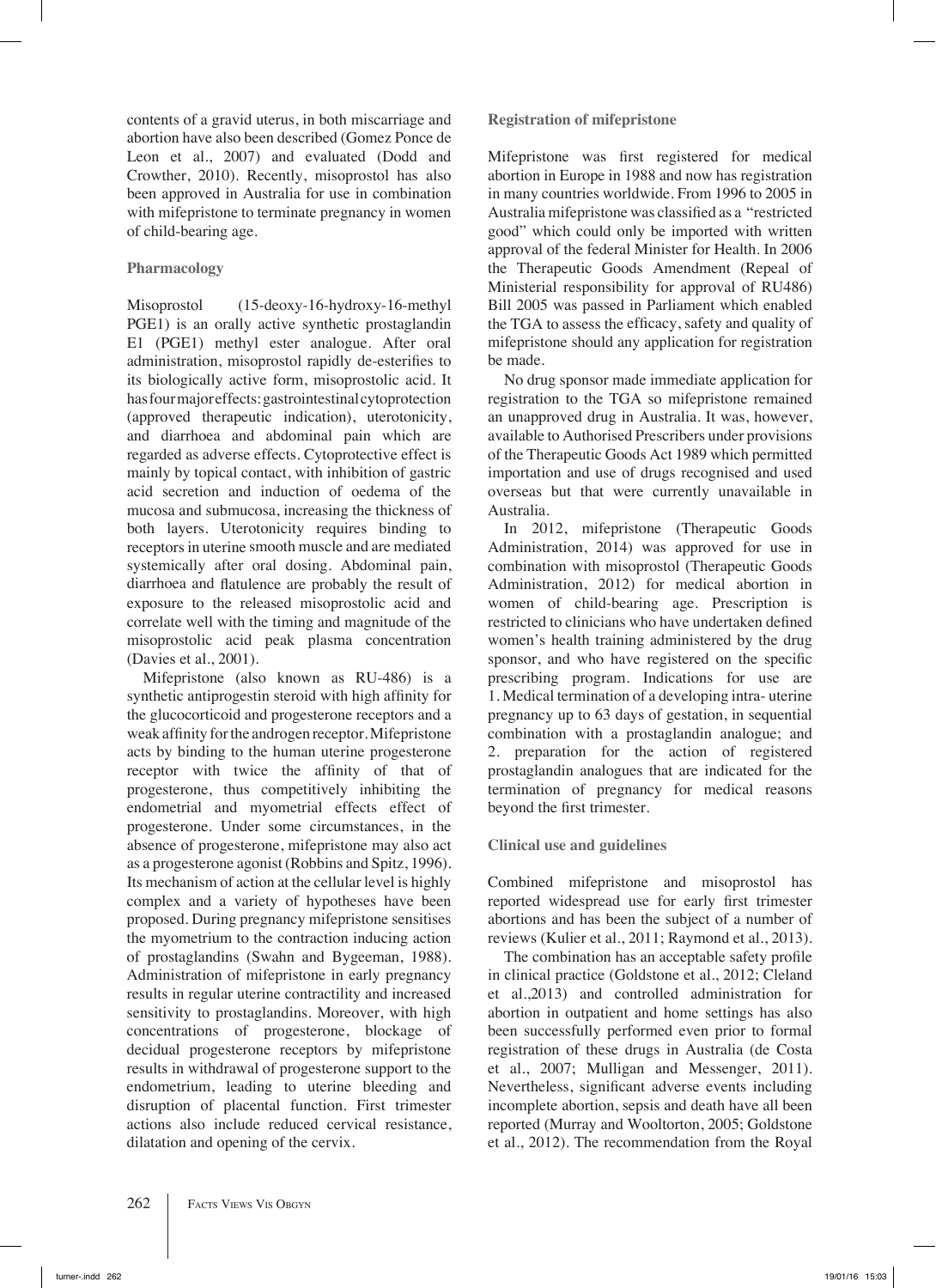Australian and NewZealand College of Obstetricians and Gynaecologists (RANZCOG, 2012) is that "Medical termination should not be performed in an isolated or an inaccessible setting which lacks ready access to suitable emergency care (in a service accepting this responsibility) from administration of mifepristone until termination of pregnancy is complete."

There is still debate as to the appropriate regime for medical abortion in using mifepristone and misoprostol. According to the PI misoprostol tablets are to be administered orally. One large systematic review has found better clinical outcomes with vaginal versus oral administration, and reduced adverse effects for vaginally versus sublingual or buccal misoprostol (Kulier et al., 2011). The current approved dose of mifepristone is 200 mg in Australia whereas a dose of 600 mg of mifepristone is approved by the Food and Drug Administration (FDA) for use in the USA (Creinin et al., 2006). The International Federation of Gynecology and Obstetrics (FIGO) guidelines recommend only 200 mg of mifepristone (Faúndes, 2011) which is also supported by recent evidence (Raymond et al., 2013). It is likely that dosing regimens will continue to be researched and further evidence will be obtained that will shape recommended dosage, frequency and route of administration at different gestations.

### **Off-label use of misoprostol for miscarriage**

Medical management of both early (miscarriage) and late pregnancy loss may be achieved with misoprostol. Its widespread use for management of first trimester miscarriage is well-supported by good quality evidence worldwide (Gomez Ponce de Leon et al., 2007; Neilson et al., 2013). Misoprostol is well tolerated and has an acceptable adverse effect and safety profile. Unfortunately there is still little uniformity in recommended treatment regimens although there is increasing evidence that lower doses may yield good results both clinically and psychologically (Barcelo et al., 2012; Petersen et al., 2013).

Misoprostol is clinically effective in management of miscarriage, has cost-benefits over other methods, and is versatile from the point of view of storage, dosing regimen and route of administration. Yet, there is a clear disparity between its approved use for abortion and its off-label use for management of miscarriage. The physiological and pharmacological mechanisms involved in both these circumstances can be assumed to be directly comparable but for the purpose of approved use of misoprostol they are viewed differently.

This raises a number of issues when dealing with women presenting with first trimester miscarriage for whom medical management is a preferred option. Off-label prescribing requires the clinician to inform the woman that her prescription is not for an approved indication as listed on the PI/CMI. The rationale for treatment with misoprostol should be explained with reference to the evidence available to reassure her of the safety and applicability of this treatment modality (Gazarian et al., 2006). Adverse effects and further information from the PI/CMI for misoprostol may be discussed, noting that that information is specifically applicable to termination of pregnancy but being inferred for her situation.

This properly informed woman might then question the reason she may incur a non- subsidised fee for misoprostol whereas someone seeking a termination need not. She may also become hesitant to undertake medical management due to this personal cost and questions about something called "off-label" treatment. Instigation of management with misoprostol should commence as soon as reasonable given the clinical and emotional circumstances surrounding the miscarriage. A delay in medical management has been shown to result in significantly increased emergency department presentations and need for emergency surgical management (Torre et al., 2012). She may also decide not to undergo medical management at all and instead opt for surgical management. The may place an increased burden on the healthcare system given the lower cost of medical versus surgical management in circumstances such as incomplete or inevitable miscarriage (Rausch et al., 2012), as well as an increased risk of preterm birth in subsequent pregnancies (Lemmers et al., 2016).

Clinicians, too, should be cautious when managing first trimester miscarriage with misoprostol. Since there are no formal guidelines in place, care must be taken when prescribing off-label to select a robust protocol that is supported with good evidence (Creinin et al., 2006). Public hospitals should have in place protocols approved at local and district levels, if not by state-wide policy if possible. Private clinicians or organisations should also have a credible system available that would withstand peer-review and legal challenge. Deviation from evidence-based regimens may leave the clinician and institution open to medicolegal challenge in the case of an adverse outcome or event.

The utility of misoprostol is not being questioned since it has great applicability in gynaecology in the Australian setting (Krishnan et al., 2014). The subtleties regarding indicated versus off-label use of misoprostol, however, must be given due attention given the transparency and evidence